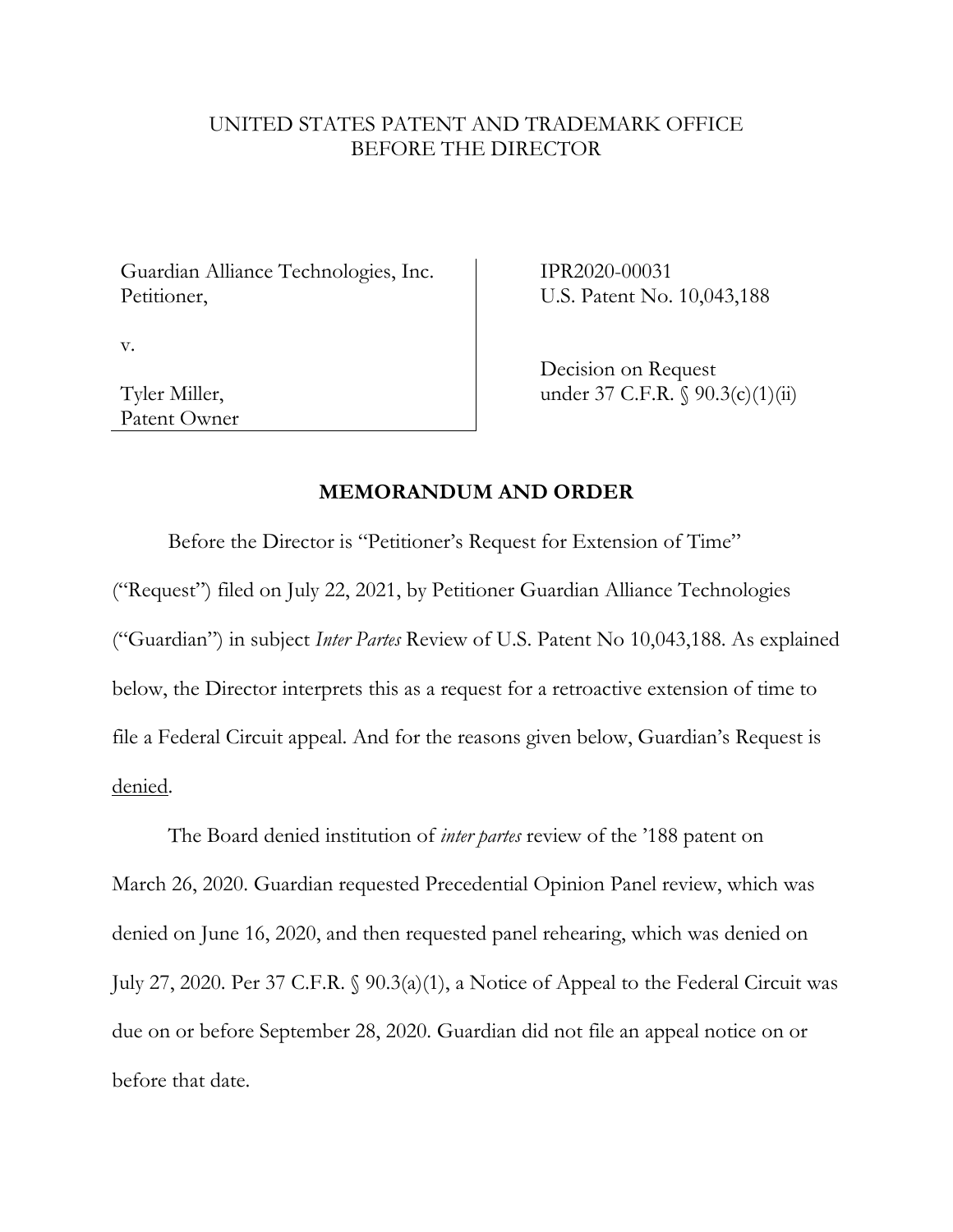Citing the USPTO's July 1, 2021 guidance in *Arthrex and the interim procedure for Director review* ("Guidance") and Rule 90.3(c)(1), Guardian requested "an extension of time sufficient for filing a request for Director review of the Board's Decision" on July 22, 2021. The requested extension amounts to 297 days.

As an initial matter, the Director construes Guardian's request as one for extension of time to file an appeal under Rule  $90.3(c)(1)(ii)$ . Under the Guidance, a party may file a request for Director review within 30 days after a PTAB decision or a PTAB decision on rehearing. USPTO Arthrex Q&As, A2, *available at* https://www.uspto.gov/patents/patent-trial-and-appeal-board/procedures/arthrexqas (last visited Sept. 20, 2021). The Guidance also provides that a party whose deadline for Director review had expired at the time *United States v. Arthrex*, *Inc.*, 141 S. Ct. 1970 (June 21, 2021) issued may request a waiver of the deadline only if they make that request "before the due date for filing a notice of appeal under 37 C.F.R. § 90.3." USPTO Arthrex Q&As, B2. The Guidance does not specifically address the possibility that a party might seek to have the deadline for its Federal Circuit appeal extended and whether that would have the effect of extending the period for Director review.

Rule 90.3(c)(1) allows parties extra time to file a notice of appeal in the Court of Appeals for the Federal Circuit under two circumstances: Rule 90.3(c)(1)(i), in which the Director may extend the time for filing an appeal requested *before* the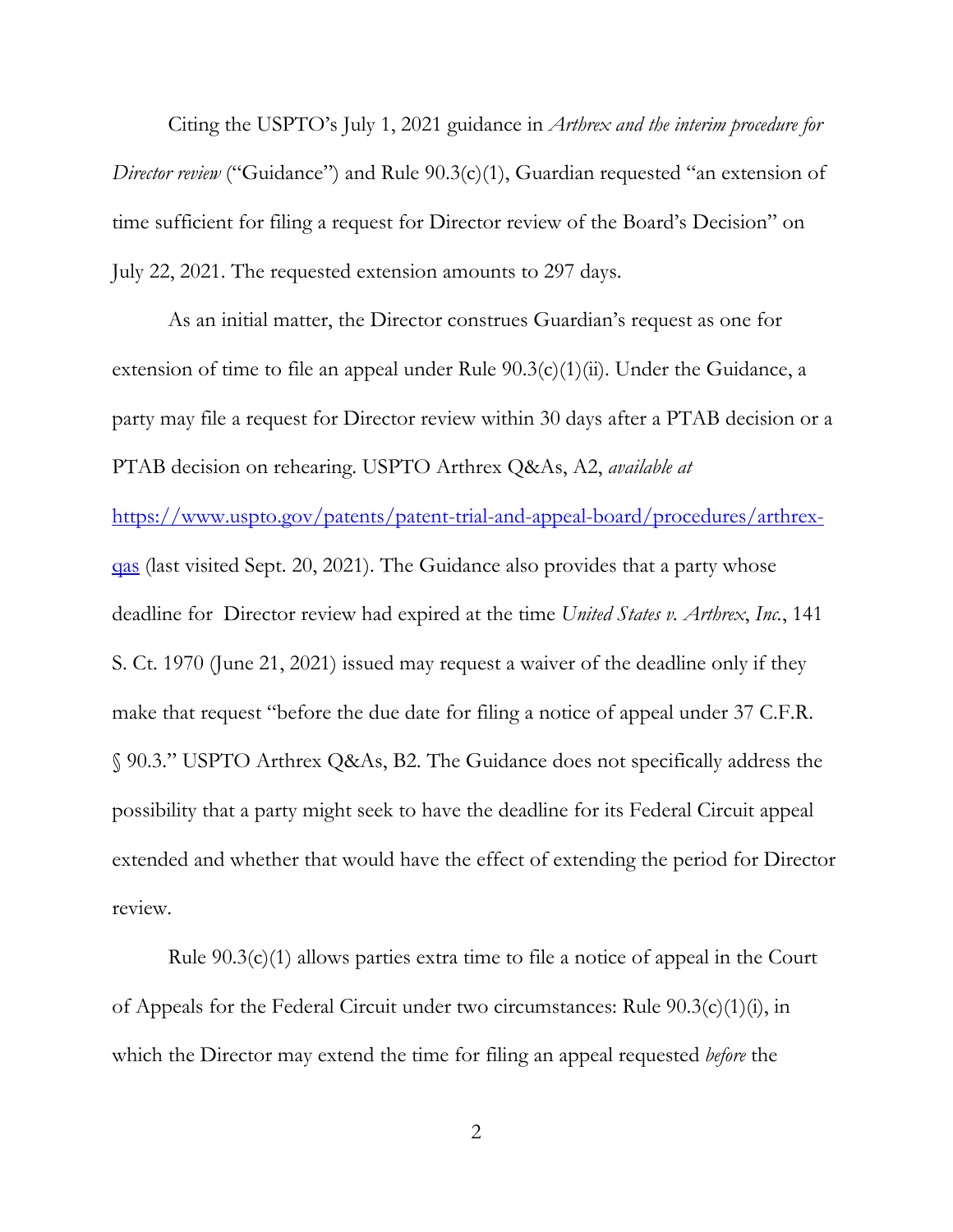expiration of the period for filing an appeal with good cause, and Rule  $90.3(c)(1)(ii)$ , in which the Director may extend the time for filing an appeal requested *after* the expiration of the period for filing an appeal due to excusable neglect. Interpreting the Guidance to encompass Rule 90.3(c)(1)(ii) requests made *after* the expiration of the period for filing an appeal would allow parties to retroactively prolong their time within the agency indefinitely. The proper interpretation of the Guidance, rather, allows for a request of waiver of the deadline for Director review only where the time to file an appeal has not passed—under Rule  $90.3(c)(1)(i)$ .

Guardian cannot request waiver of the deadline for requesting Director review because the time to file an appeal under Rule 90.3(c)(1)(i) expired on September 28, 2020. The only theory which Guardian may request any extension of time is under Rule  $90.3(c)(1)(ii)$  to file a notice of appeal "upon a showing that the failure to act was the result of excusable neglect."

The authority to decide such requests has been delegated to the Solicitor. *See* MPEP  $\S$  1002.02(k)(3). In determining excusable neglect, the USPTO applies the standard used by the Federal Courts. *See* MPEP § 1216; *Pioneer Inv. Servs. Co. v. Brunswick Assocs. Ltd. P'ship*, 507 U.S. 380, 395 (1993); *see, e.g IpVenture, Inc. v. FedEx Corp.*, Memorandum and Order (Inter Partes Reexamination Control No. 95/001,896) (Apr. 4, 2017).

The "excusable neglect" inquiry is an equitable one, taking account of all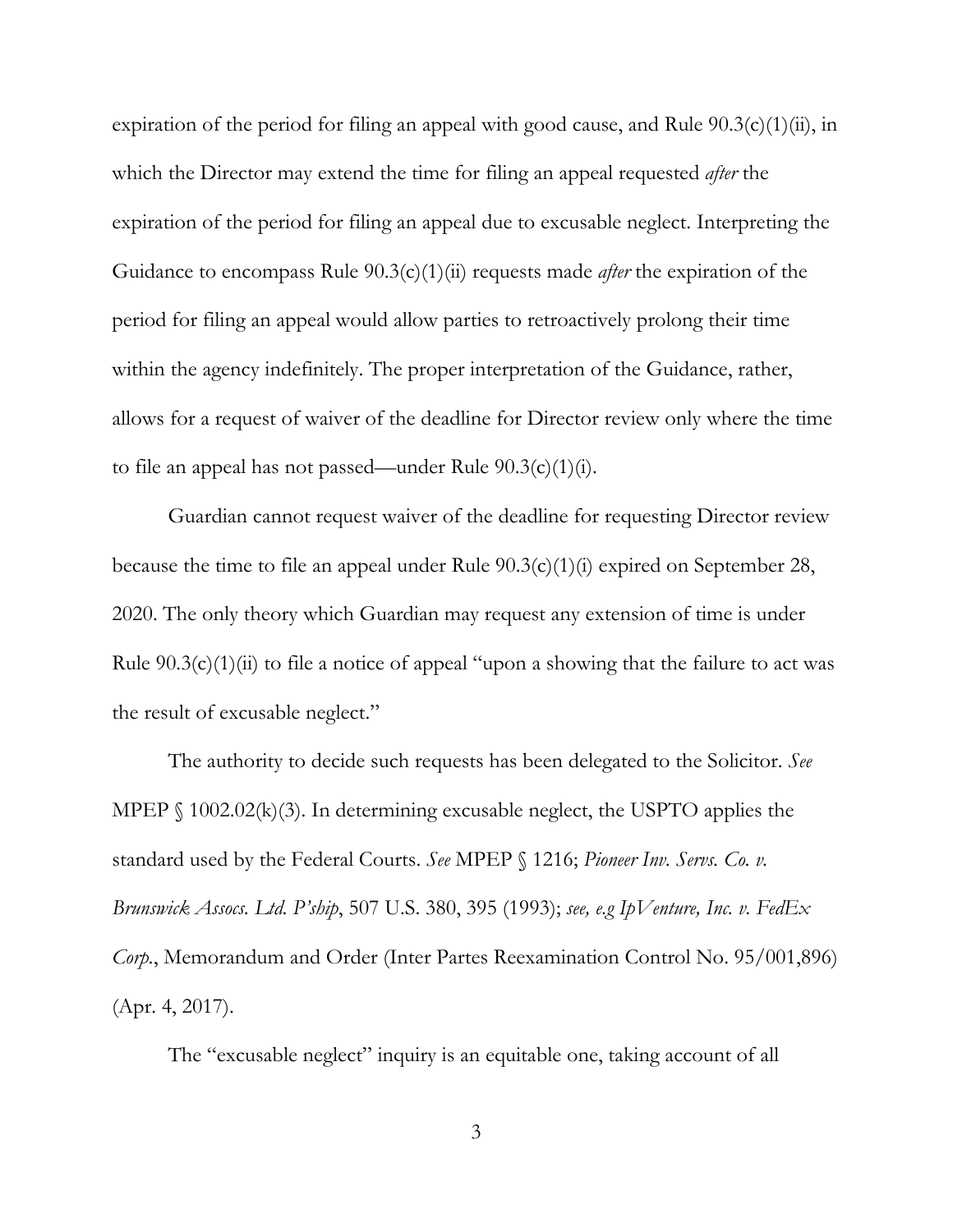relevant circumstances surrounding the party's omission. In determining excusable neglect, the USPTO applies the standard used by the Federal Courts. *Id*.; *see also, e.g.*, *Mitsubishi Cable Industr., Ltd. v. Goto Denshi Co., Ltd*., Memorandum and Order at 7-14 (IPR2015-01108) (May 3, 2017). In this case, the inquiry into whether Guardian acted with excusable neglect ends with Guardian's own reasons for delay in filing an appeal. Guardian explains that it did not believe that the Board's decision was subject to further review until the Supreme Court's decision in *Arthrex.* Request at 3, citing 37 C.F.R. § 42.71. Guardian asserts that the *Arthrex* decision calls into question the validity of the final and non-appealable standing of institution decisions, and therefore now requests an extension of time to appeal. *Id.* 

Based on Guardian's own explanation, its failure to file an appeal is the result of a deliberate legal decision made during the filing window, not of neglect, excusable or otherwise. Guardian admits that it did not file a notice of appeal because it believed the Board's decision was not reviewable. Rather than engaging in excusable neglect by committing any mistake, omission, miscommunication, or miscalculation, Guardian made an affirmative decision not to appeal. The Supreme Court's decision in *Arthrex*, issued 266 days after the deadline passed, cannot retroactively turn Guardian's decision into excusable neglect.

Furthermore, Guardian is mistaken that *Arthrex* altered the reviewability of institution decisions. Decisions relating to the institution of an *inter partes* review based

4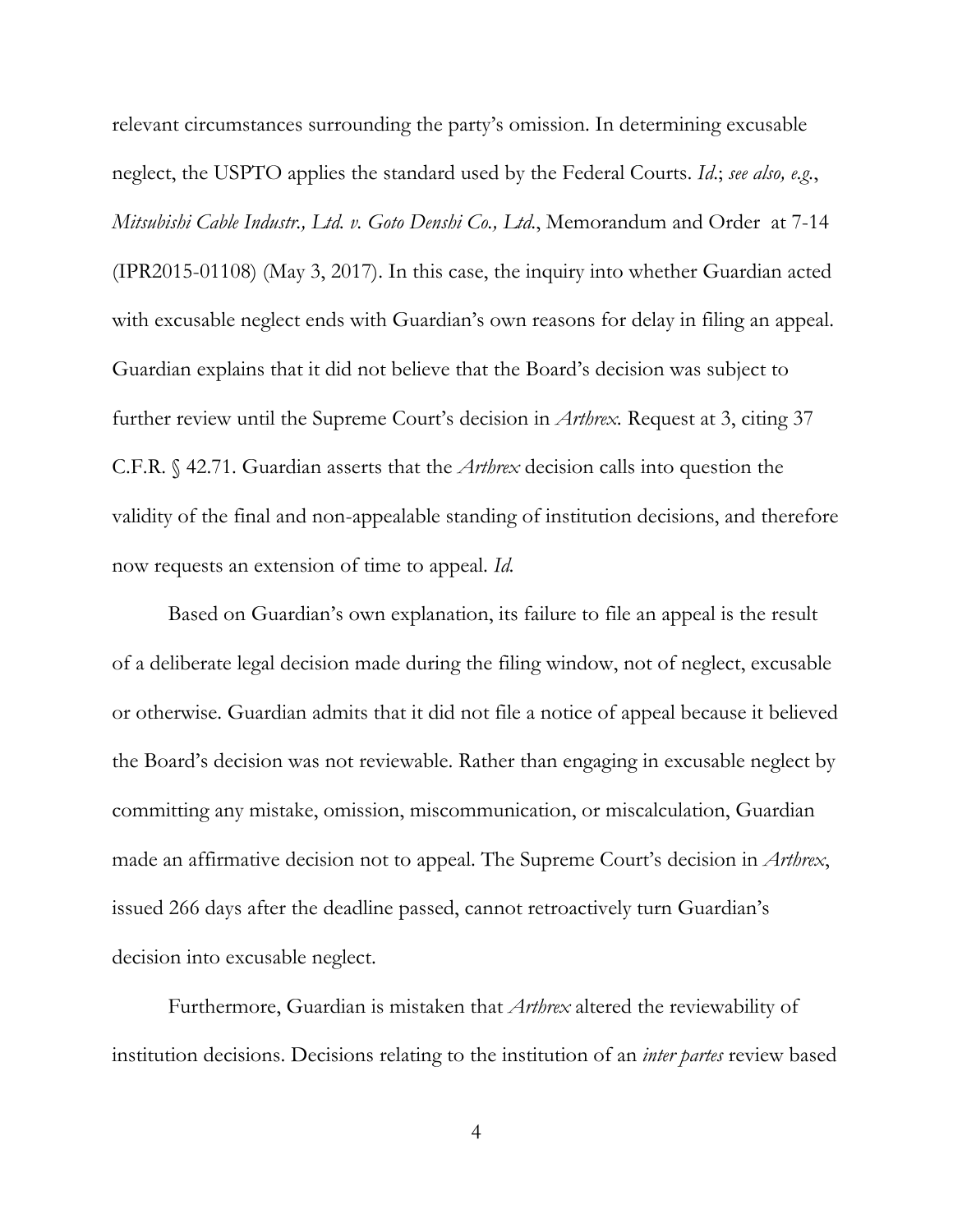on the sufficiency of the information in the petition are final and nonappealable, and thus not reviewable. 35 U.S.C. § 314(d); *Cuozzo Speed Techs., LLC v. Lee*, 136 S. Ct. 2131, 2142 (2016); *Mylan Laboratories Ltd. v. Janssen Pharmaceutica*, *N.V.*, 989 F.3d 1375, 1378-1379 (Fed. Cir. 2021).

Because Guardian's failure to comply with the deadline for filing an appeal was a deliberate legal decision, it cannot be excusable neglect. Guardian's request is denied.